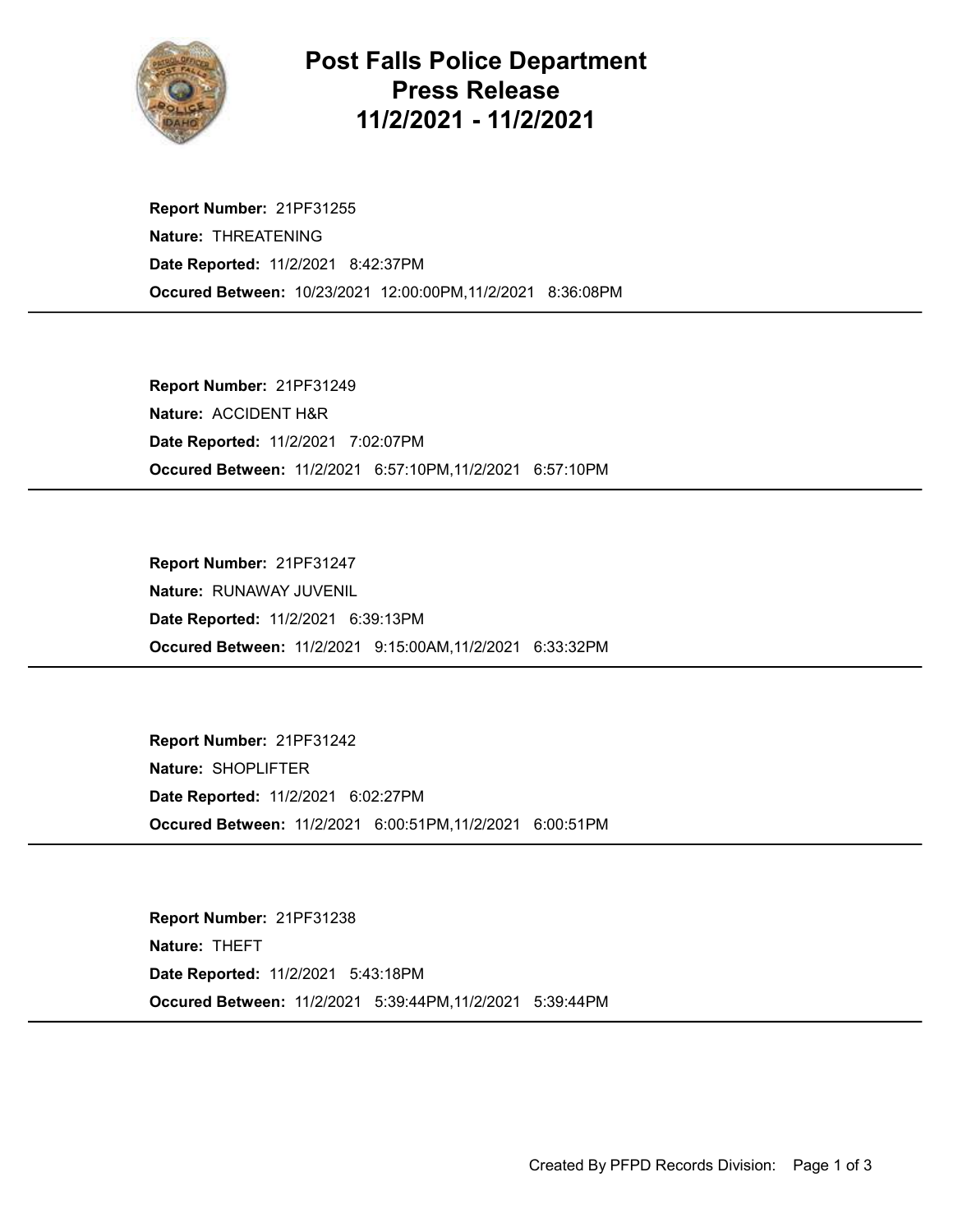Occured Between: 10/28/2021 8:00:00AM,11/2/2021 8:00:00AM Report Number: 21PF31233 Nature: BURGLARY AUTO Date Reported: 11/2/2021 4:18:53PM

Occured Between: 11/2/2021 3:42:08PM,11/2/2021 3:42:08PM Report Number: 21PF31231 Nature: FOUND PROPERTY Date Reported: 11/2/2021 3:46:10PM

Occured Between: 10/31/2021 5:00:00PM,10/31/2021 10:00:00PM Report Number: 21PF31215 Nature: INFORMATION Date Reported: 11/2/2021 12:59:12PM

Occured Between: 11/2/2021 12:40:00PM,11/2/2021 12:51:51PM Report Number: 21PF31213 Nature: BATTERY Date Reported: 11/2/2021 12:54:53PM

Occured Between: 11/1/2021 8:14:00PM,11/2/2021 11:12:06AM Report Number: 21PF31206 Nature: DEAD BODY Date Reported: 11/2/2021 11:13:32AM

Occured Between: 11/2/2021 11:07:47AM,11/2/2021 11:07:47AM Report Number: 21PF31205 Nature: SHOPLIFTER Date Reported: 11/2/2021 11:10:37AM